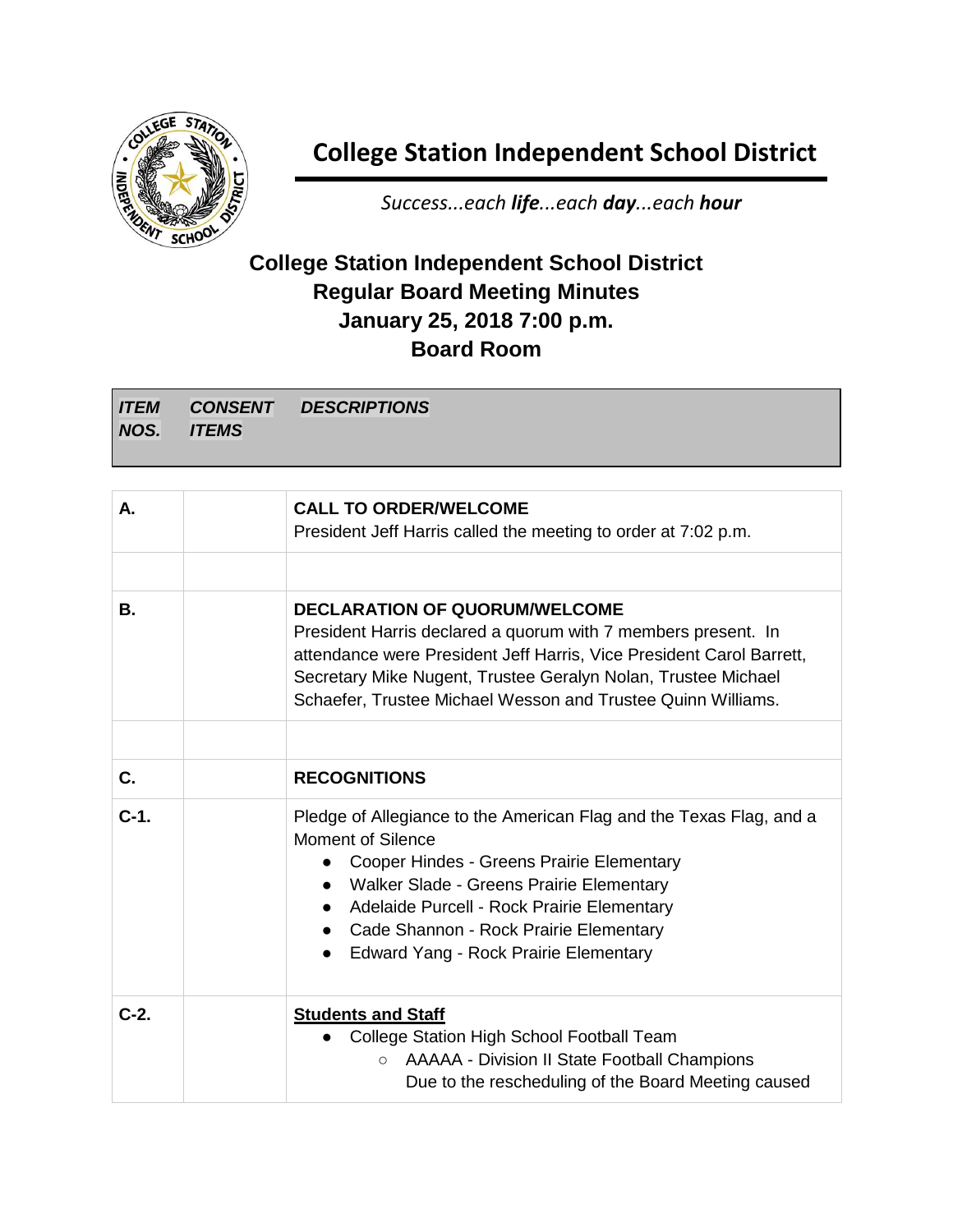|        | by icy conditions, the football team had a previous<br>commitment and will join us at the February meeting.                                                                                                                                                                                                                                                                                                                                                                                                                                                                          |
|--------|--------------------------------------------------------------------------------------------------------------------------------------------------------------------------------------------------------------------------------------------------------------------------------------------------------------------------------------------------------------------------------------------------------------------------------------------------------------------------------------------------------------------------------------------------------------------------------------|
| $C-3.$ | Trustees - School Board Appreciation Month                                                                                                                                                                                                                                                                                                                                                                                                                                                                                                                                           |
|        | A brief video was shown and small tokens of appreciation were given<br>to Board members as a thank you for all they do for the students in<br>CSISD.                                                                                                                                                                                                                                                                                                                                                                                                                                 |
| $C-4.$ | Recognize artwork provided by Greens Prairie Elementary, Rock<br>Prairie Elementary, South Knoll Elementary and College Station High<br>School                                                                                                                                                                                                                                                                                                                                                                                                                                       |
|        |                                                                                                                                                                                                                                                                                                                                                                                                                                                                                                                                                                                      |
| D.     | <b>CONSENT AGENDA</b><br>Items on the Consent Agenda were: Item G Minutes; Item J-3 Data<br>Cabling at Wellborn Middle School; Item J-4 Cooler/Freezer<br>purchase for Southwood Valley Elementary; Item J-5 Head Start<br>Financial Statements; Item J-6 Monthly Budget Amendments; Item J-<br>7 Financial Reports.<br><b>MOTION 4723:</b> I move we approve the Consent Agenda items. The<br>motion was made by Trustee Michael Schaefer and seconded by<br>Trustee Mike Nugent. The motion carried with seven ayes and zero<br>nos.                                               |
|        | <b>BOARD</b>                                                                                                                                                                                                                                                                                                                                                                                                                                                                                                                                                                         |
| Е.     |                                                                                                                                                                                                                                                                                                                                                                                                                                                                                                                                                                                      |
| E-1.   | Board Directions and Reports/Announcements/Superintendent<br><b>Reports and Announcements</b><br><b>Board</b><br><b>CSISD Education Foundation</b><br>Trustee Quinn Williams reminded those in attendance that<br>next Friday, February 2 <sup>nd</sup> , is the annual 50 Men Who Can<br>Cook event. Tickets can be purchased from any cook,<br><b>Education Foundation Board Member or online at</b><br>givetokids.csisd.org. Additionally, the Education Foundation<br>Scholarship applications are due on March 1st.<br><b>District Educational Improvement Council</b><br>Audit |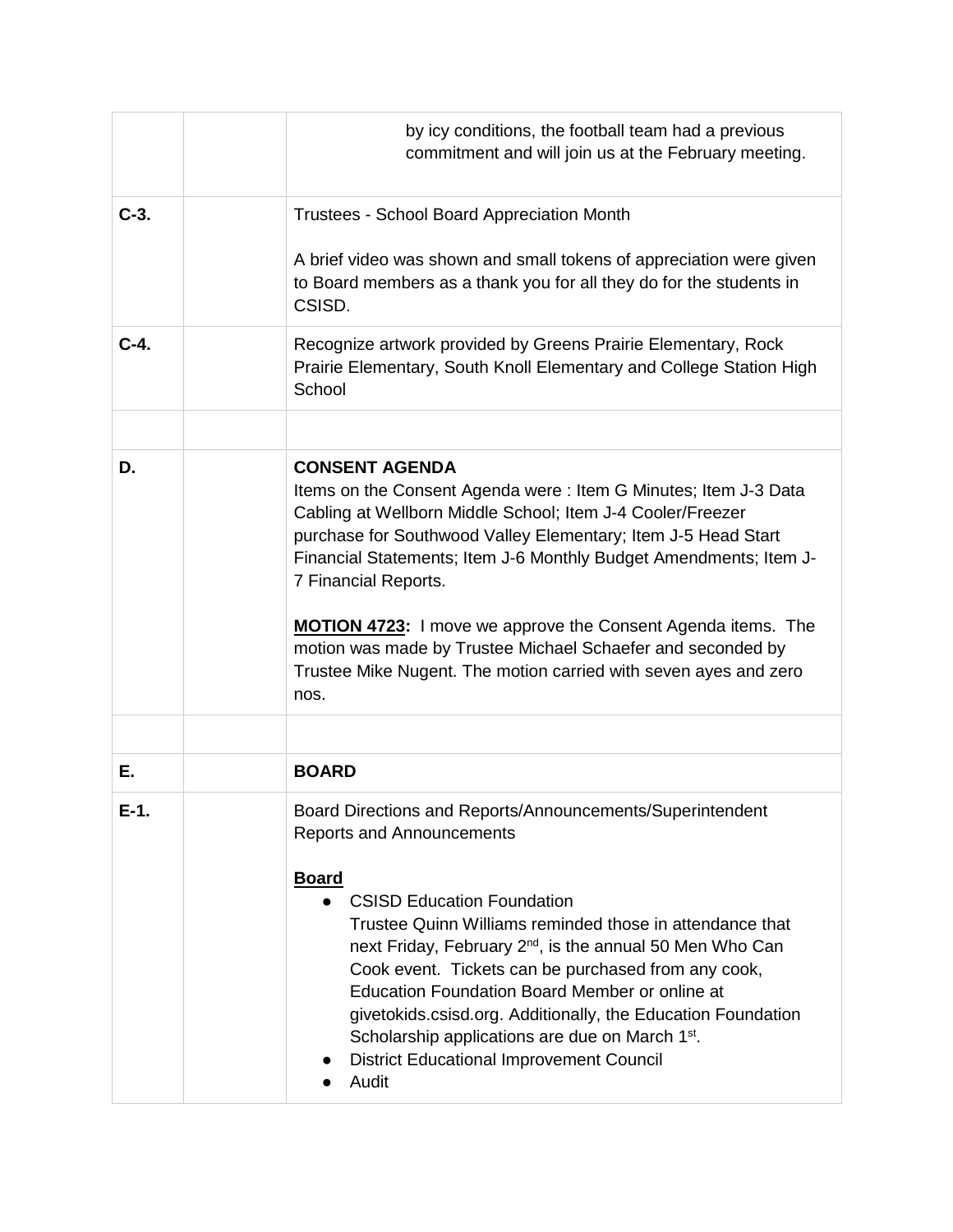|    | <b>Head Start Policy Council</b><br>$\bullet$<br>Trustee Geralyn Nolan noted that at this month's Head Start<br>Policy Council meeting, a \$2 Million federal grant budget was<br>passed and will be presented to the Board at the February<br>meeting.<br>Intergovernmental Relations Liaison<br>Personnel Advisory Council Liaison<br><b>School Health Education Council</b><br><b>Upcoming Events</b><br><b>Superintendent</b><br><b>Schlechty Center Board Conference</b><br>The Board attended with training with boards from across the<br>country on January 4 <sup>th</sup> and 5 <sup>th</sup><br>Chrissy's Closet Fall 2017<br>$\bullet$<br>Maybe the greatest thing we do in CSISD is Chrissy's Closet<br>which is a program serving families, student and employees.<br>Upcoming events<br>50 Men Who Can Cook, our signature event<br>$\circ$ |
|----|------------------------------------------------------------------------------------------------------------------------------------------------------------------------------------------------------------------------------------------------------------------------------------------------------------------------------------------------------------------------------------------------------------------------------------------------------------------------------------------------------------------------------------------------------------------------------------------------------------------------------------------------------------------------------------------------------------------------------------------------------------------------------------------------------------------------------------------------------------|
|    | Jr. Achievement Bowl-a-Thon on February 3rd<br>$\circ$<br>CSHS football parade, organized by the football moms<br>$\circ$<br>at 10:30 am on February 3rd                                                                                                                                                                                                                                                                                                                                                                                                                                                                                                                                                                                                                                                                                                   |
|    |                                                                                                                                                                                                                                                                                                                                                                                                                                                                                                                                                                                                                                                                                                                                                                                                                                                            |
| F. | <b>HEARING OF CITIZENS</b> (Non-Agenda/Agenda Items)<br>Community members wishing to address the Board on Non-Agenda<br>items were:<br>Holly Moore - 8434 Turtle Rock Loop, College Station, TX -<br>spoke on behalf of choir parents in middle and high school<br>with a petition signed by 150 parents/students requesting an<br><b>Assistant Choir Director.</b><br>David Kipp - 4600 Colonial Circle, College Station, TX -<br>spoke as a concerned citizen, requesting a Fine Arts Director<br>for CSISD.<br>Gamal Akabani - 3539 Matoska Ridge, College Station, TX -<br>whose son was injured at school and called for the<br>resignation of the Superintendent and the Special Education<br>Director.                                                                                                                                              |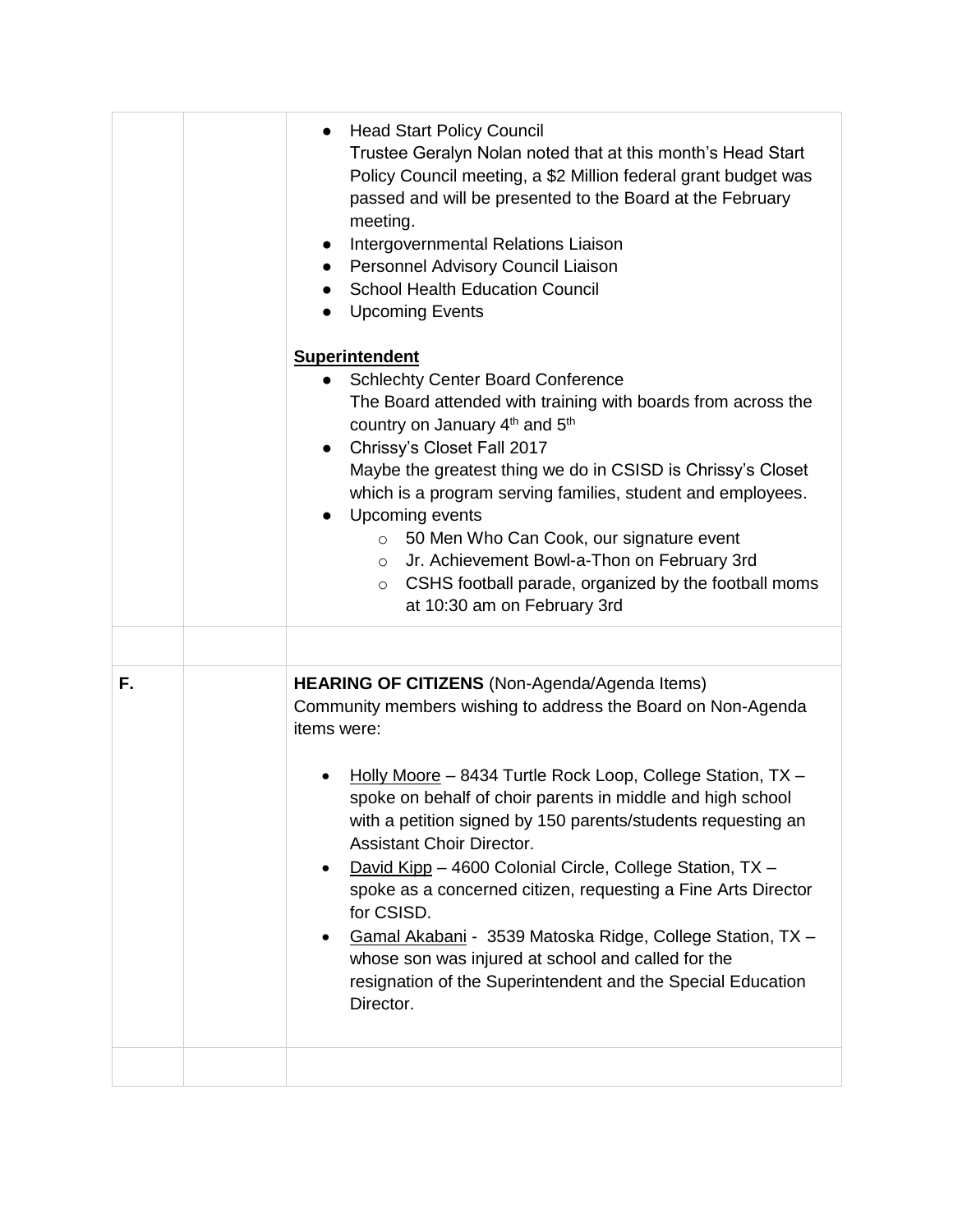| G.     | $\sqrt{}$ | <b>MINUTES</b>                                                                                                                                                                                                                                                           |
|--------|-----------|--------------------------------------------------------------------------------------------------------------------------------------------------------------------------------------------------------------------------------------------------------------------------|
|        |           | December 19, 2017 TAPR Public Hearing                                                                                                                                                                                                                                    |
|        |           | December 19, 2017 Workshop Minutes<br>$\bullet$                                                                                                                                                                                                                          |
|        |           | December 19, 2017 Regular Board Meeting Minutes                                                                                                                                                                                                                          |
|        |           |                                                                                                                                                                                                                                                                          |
| Н.     |           | <b>CURRICULUM AND INSTRUCTION</b>                                                                                                                                                                                                                                        |
| $H-1.$ |           | Receive report related to CSISD's Bilingual/Dual Language/ESL<br>Programs<br><b>Tramel Memo</b>                                                                                                                                                                          |
|        |           | Marla Ramirez, Director of Special Programs, gave a report to the<br>Board on the Bilingual/Dual Language/ESL Programs in CSISD.                                                                                                                                         |
| $H-2.$ |           | Consider approval of 2018-19 College Station ISD School Calendar<br><b>Tramel Memo</b><br>2017-2018 Calendar Recommendation                                                                                                                                              |
|        |           | Penny Tramel, Chief Academic Officer, presented the recommended<br>calendar as developed and approved by the District Education<br>Improvement Council and favored by those taking the online survey.                                                                    |
|        |           | <b>MOTION 4724:</b> I move we accept Calendar Option B as the<br>calendar moving forward for the 2018-19 school year. The motion<br>was made by Vice President Carol Barrett and seconded by Trustee<br>Quinn Williams. The motion carried with seven ayes and zero nos. |
|        |           |                                                                                                                                                                                                                                                                          |
|        |           | <b>PERSONNEL</b>                                                                                                                                                                                                                                                         |
| $I-1.$ |           | Consider approval of new administrator contracts as recommended<br>by the Superintendent of Schools.<br><b>McIntyre Memo</b><br>o Digital Learning Coordinator, Stephanie Ryon                                                                                           |
|        |           | Superintendent Clark Ealy recommended Stephanie Ryon as the<br>Digital Learning Coordinator for CSISD.                                                                                                                                                                   |
|        |           | <b>MOTION 4725:</b> I recommend the approval of the recommendation<br>from the Superintendent to hire Stephanie Ryon as the Digital<br>Learning Coordinator for CSISD. The motion was made by Trustee                                                                    |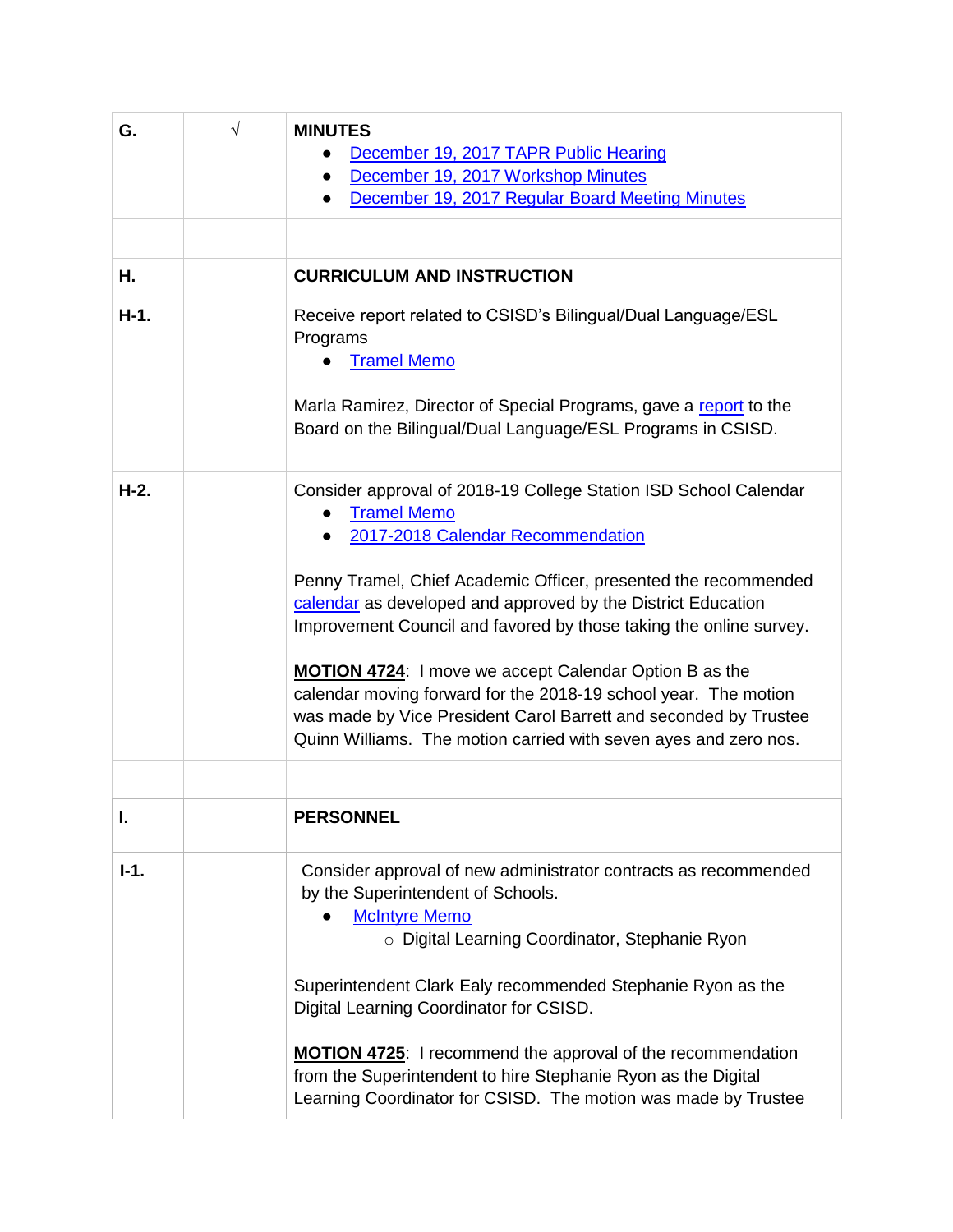|        | Michael Schaefer and seconded by Trustee Geralyn Nolan. The<br>motion carried with seven ayes and zero nos.                                                                                                                                                                                                                                                                                                                                                                                                                                                                                                                                                                             |
|--------|-----------------------------------------------------------------------------------------------------------------------------------------------------------------------------------------------------------------------------------------------------------------------------------------------------------------------------------------------------------------------------------------------------------------------------------------------------------------------------------------------------------------------------------------------------------------------------------------------------------------------------------------------------------------------------------------|
|        |                                                                                                                                                                                                                                                                                                                                                                                                                                                                                                                                                                                                                                                                                         |
| J.     | <b>BUSINESS</b>                                                                                                                                                                                                                                                                                                                                                                                                                                                                                                                                                                                                                                                                         |
| $J-1.$ | Consideration, discussion and possible action related to the<br>purchase of Learning Management System from Schoology, Inc. per<br>Department of Information Resources (DIR) contract #DIR-TSO-3359<br>in the amount of \$234,750.00 total over three years using<br>appropriated funds in the annual adopted General Fund.<br><b>Martindale Memo</b><br><b>Tramel/Pantel/Hutchison Memo</b><br>Penny Tramel, CAO, reviewed the information on the recommended<br>purchase of Schoology, Inc. as the preferred Digital Learning<br>Management System for CSISD.<br>MOTION 4726: I move approval of the purchase of Learning<br>Management System from Schoology, Inc. per Department of |
|        | Information Resources (DIR) contract #DIR-TSO-3359 in the amount<br>of \$234,750.00 total over three years using appropriated funds in the<br>annual adopted General Fund. The motion was made by Trustee<br>Michael Wesson and seconded by Vice President Carol Barrett. The<br>motion carried with seven ayes and zero nos.                                                                                                                                                                                                                                                                                                                                                           |
| $J-2.$ | Consideration, discussion and possible action related to the renewal<br>of the Mizuni Student Data Management Warehouse Application for<br>the amount of \$61,300.00 to be paid from the 2017-18 General Fund.<br><b>Martindale Memo</b><br><b>Pantel/McIntyre Memo</b><br>$\bullet$                                                                                                                                                                                                                                                                                                                                                                                                    |
|        | Greg McIntyre, Chief Administrative Officer, reviewed the information<br>related to the renewal of the Mizuni Student Data Management<br>Warehouse Application.                                                                                                                                                                                                                                                                                                                                                                                                                                                                                                                         |
|        | <b>MOTION 4727:</b> I move that we approve the motion as presented.<br>The motion was made by Trustee Quinn Williams and seconded by<br>Trustee Michael Wesson. The motion carried with seven ayes and<br>zero nos.                                                                                                                                                                                                                                                                                                                                                                                                                                                                     |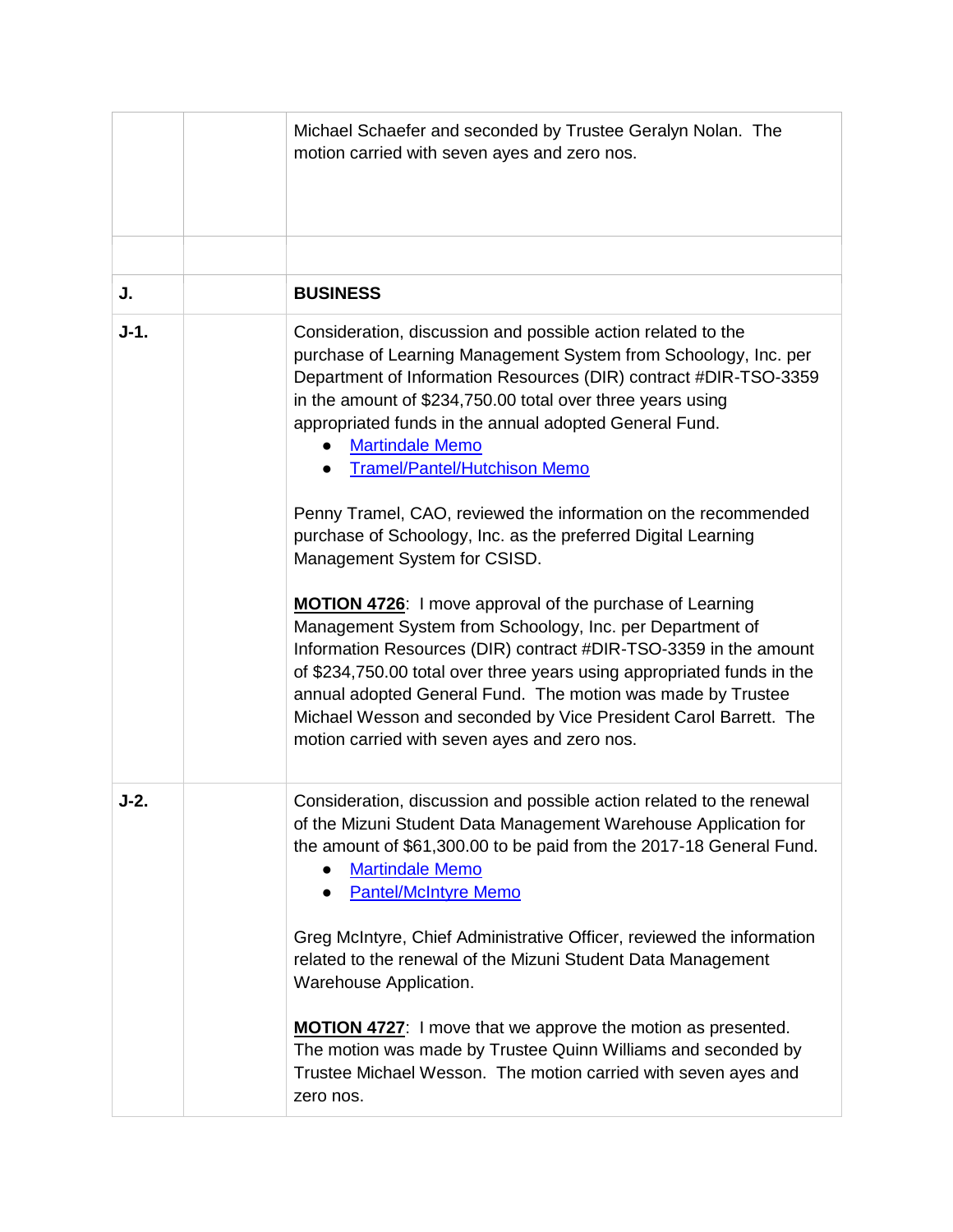| $J-3.$  | $\sqrt{}$ | Consider award of Request for Competitive Sealed Proposal #18-005<br>for Data Cabling for Wellborn Middle School to DD Electronics for the<br>amount of \$213,165.03 to be purchased from 2015 Bond Funds.<br><b>Martindale Memo</b><br><b>Pantel/Hutchison Memo</b>                                                                                                                                                                                                                                                                            |
|---------|-----------|-------------------------------------------------------------------------------------------------------------------------------------------------------------------------------------------------------------------------------------------------------------------------------------------------------------------------------------------------------------------------------------------------------------------------------------------------------------------------------------------------------------------------------------------------|
| $J-4.$  | $\sqrt{}$ | Consider approval of the purchase of replacement cooler/freezer for<br>Southwood Valley Elementary School from 1st Choice Restaurant<br>Equipment per BuyBoard Contract #519-16 for the amount of<br>\$71,676.45 from 2013 Bond Funds, Deferred Maintenance.<br><b>Martindale Memo</b><br><b>Pantel/Goodlet Memo</b>                                                                                                                                                                                                                            |
| $J-5.$  | $\sqrt{}$ | Consider approval of monthly Head Start financial statements and<br>credit card expenditures.<br><b>Martindale Memo</b><br><b>Financial Statements</b>                                                                                                                                                                                                                                                                                                                                                                                          |
| $J-6.$  | $\sqrt{}$ | Consider approval of monthly budget amendments.<br><b>Martindale Memo</b><br><b>Budget Amendments</b>                                                                                                                                                                                                                                                                                                                                                                                                                                           |
| $J-7.$  | $\sqrt{}$ | Consider approval of financial reports.<br><b>Martindale Memo</b><br><b>Financial Reports</b>                                                                                                                                                                                                                                                                                                                                                                                                                                                   |
| Κ.      |           | <b>FACILITIES</b>                                                                                                                                                                                                                                                                                                                                                                                                                                                                                                                               |
| $K-1$ . |           | Consider approval of the Guaranteed Maximum Price (GMP), the<br>total project budget, authorization for the Superintendent or his<br>designee to execute the necessary documents associated therewith,<br>and the authorization to proceed with the work associated with the<br>construction of the Renovations to Middle Schools and South Knoll<br>Elementary School project utilizing funds from 2015 Bond Funds.<br><b>Hall Memo</b><br><b>Pepper Lawson Memo</b><br>Jon Hall, Executive Director for Facilities, presented the GMP for the |
|         |           | renovations to Middle Schools and South Knoll Elementary.                                                                                                                                                                                                                                                                                                                                                                                                                                                                                       |